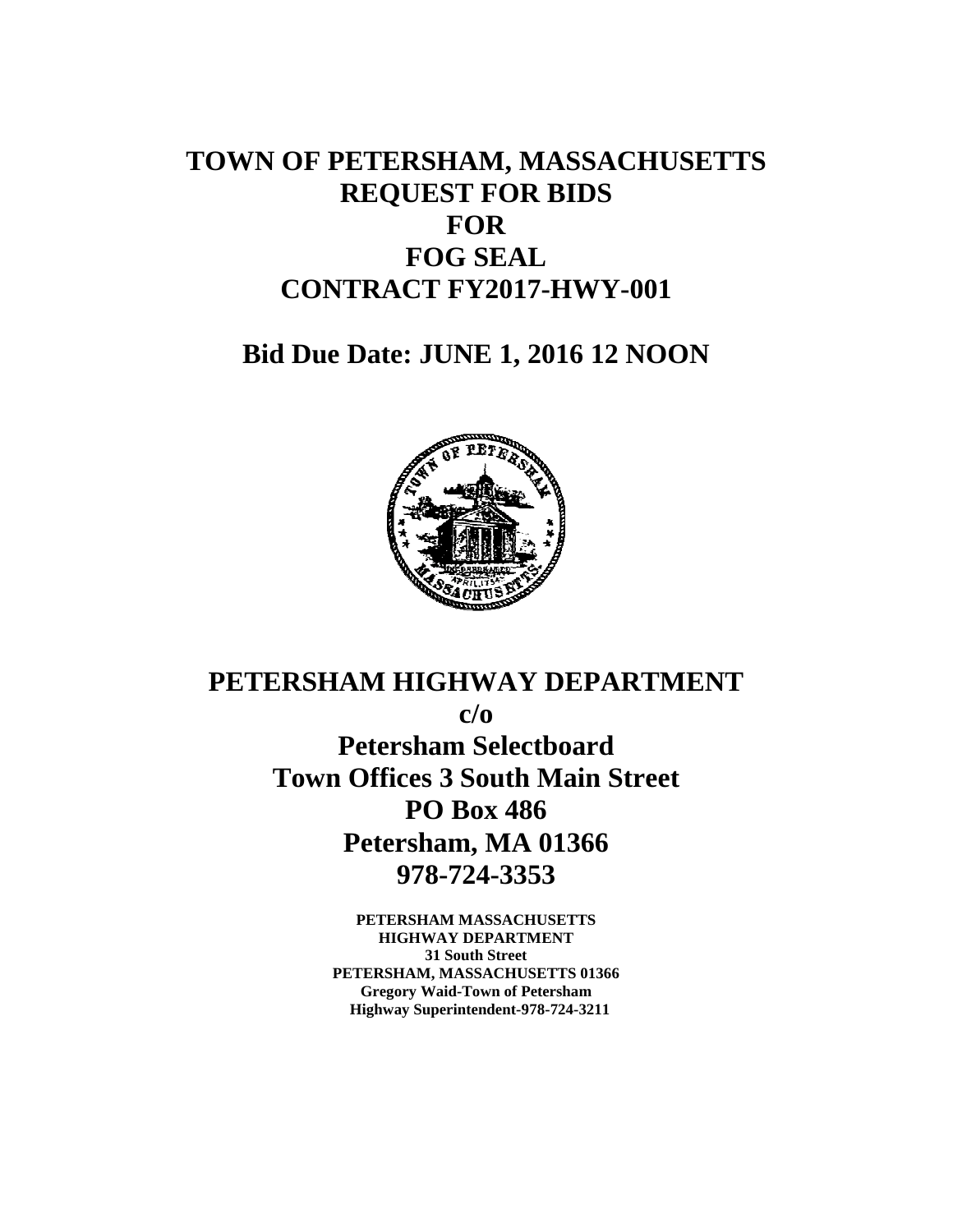### **2016 PETERSHAM HIGHWAY DEPARTMENT MATERIALS/SERVICES FY2017-HWY-001 BID ITEM FOG SEAL**

#### **INVITATION TO BID**

Town of Petersham through the Selectboard, hereinafter called the "Awarding Authority," or "Town" is requesting sealed bids for: Fog Seal Materials and Fog Seal Work to be performed as necessary under the direction of the Awarding Authority personnel at selected sites throughout the Town of Petersham.

Bids will be received by the Selectboard Office, Town Offices 3 South Main Street, Petersham, Massachusetts 01366, on or before **JUNE 1, 2016 12 NOON,** at which time they will be publicly opened and read aloud.

Each bid shall be submitted in a **SEALED ENVELOPE MARKED** "**TOWN OF PETERSHAM HIGHWAY DEPARTMENT FY2017-HWY-001 BID ITEM-FOG SEAL"**. Bidder must use specifications. The sealed bid must include all completed forms provided in the enclosed Bid Form in order to be considered a responsive bid. These forms include: Unit Price Bid Sheets, Statement of Tax Compliance/Non-Collusion, Certificate of Vote, Contractor Certification, OSHA Compliance and References. Awarded bidder will be required to sign the Town's standard contract (sample contract attached as Appendix A).

All bids must be accompanied by a Bid deposit in the amount of 5% of the total bid. This may be cash, certified check or bid bond, payable to the Town of Petersham.

Bid specifications may be obtained during regular business hours at the Town Offices 3 South Main Street Petersham, MA 01366 Monday 7am – 7pm Tuesday/Wednesday/Thursdays 8am – 4pm & Friday 8am – 12 noon **electronically only at: stevenboudreau391@gmail.com**.

#### **GENERAL PROVISIONS**

All proposals are subject to Commonwealth of Massachusetts Department of Labor and Industry Rates, EEOC Regulations, OSHA regulations, and MGL Chapter 30B, Chapter 30 39M, and Chapter 149, Section 44A, where applicable. State Prevailing Wage Rates are attached in Appendix. MBE and WBE contractors are encouraged to bid.

Quantities shown on bid sheets are approximate only and will be used for comparison of bids and to set amount of bid deposit. All bids shall be held firm from the award date for one full calendar year and may be extended for one or two additional years at the option of the Town of Petersham.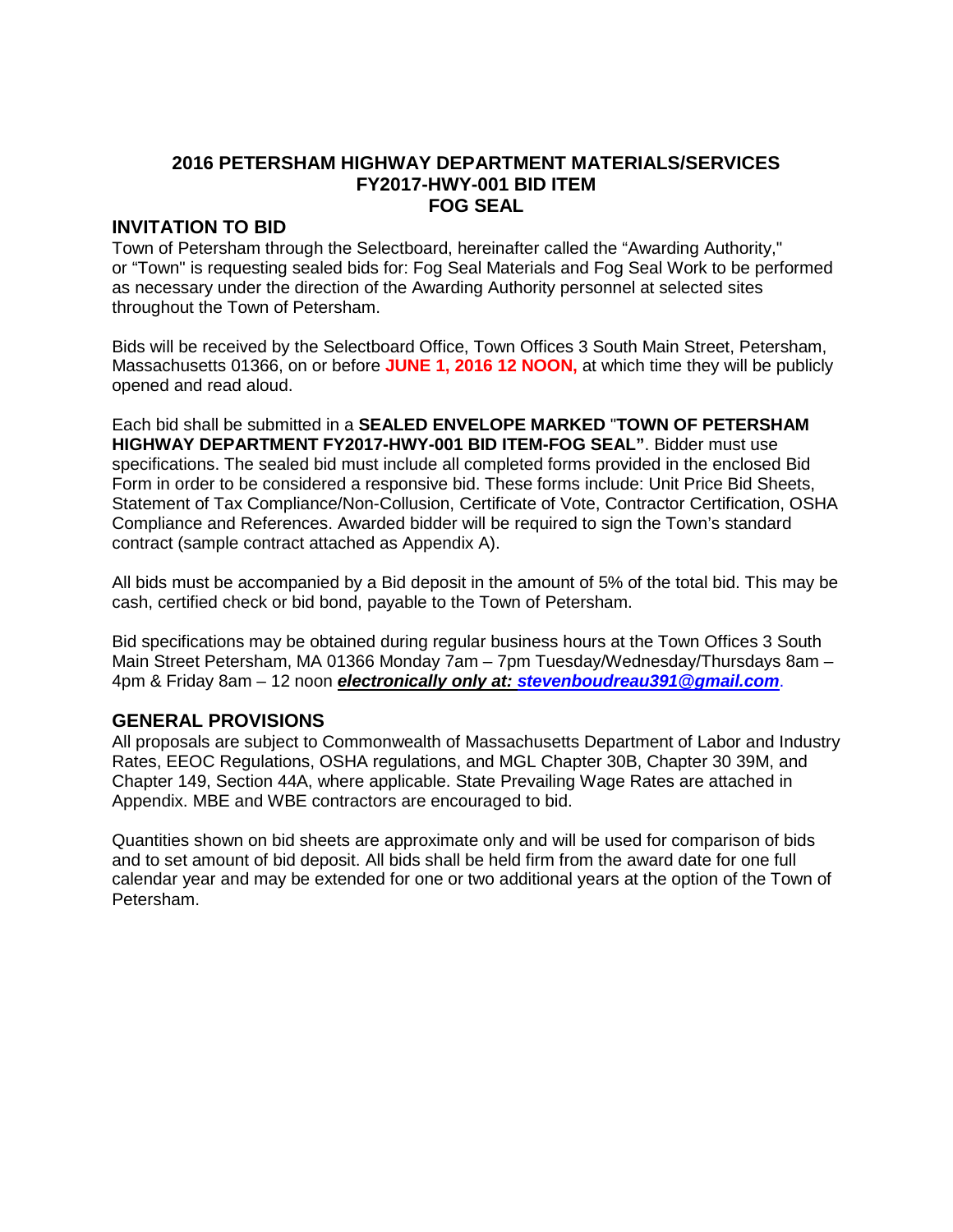At a minimum, all work shall be performed in compliance with MassDOT Standard Specifications for Highways and Bridges latest edition. The Awarding Authority is exempt from sales and federal excise taxes to the extent permitted underlaw, proponents should not include such taxes in figuring or in reference to any bid.

#### **INSURANCE**

The following types of insurance shall be provided by the successful bidder, hereinafter referred to as the Contractor:

A. General Liability of at least \$1,000,000 Bodily Injury and Property Damage Liability, Combined Single Limit with a \$3,000,000 Annual Aggregate Limit. The Town should be named as an "Additional Insured".

B. Products and Completed Operations should be maintained for up to 3 years after the completion of the project.

C. Automobile Liability (applicable for any contractor who has an automobile operating exposure) of at least \$1,000,000 Bodily Injury and Property Damage per accident. The Town should be named as an "Additional Insured".

D. Workers' Compensation Insurance as required by law.

E. Property Coverage for materials and supplies being transported by the contractor, as the Town's Property Contract provides coverage for personal property within 1000 feet of the premises.

F. Umbrella Liability of at least \$2,000,000/ occurrence, \$2,000,000/aggregate. The Town should be named as an Additional Insured.

The Contractor shall indemnify and save harmless the Town, all of its officers, agents and employees from all suits, actions or claims of any character.

All policies shall be so written that the Owner is co-insured with the Contractor for the full amounts stated above. Also, policies shall be so written that the Owner will be notified in writing of cancellation or restrictive amendments at least thirty (30) days prior to the effective date of such cancellation or amendments.

#### **PAYMENT BOND**

A payment bond equal to 50% of the contract or equivalent will be required from the successful bidder.

#### **PRE-QUALIFICATION**

The Contractor for Item 1 (FOG SEAL) must be pre-qualified and on MassDOT list of approved contractors. All work under all contracts must conform to M.G.L c.30. sec.39S OSHA Compliance.